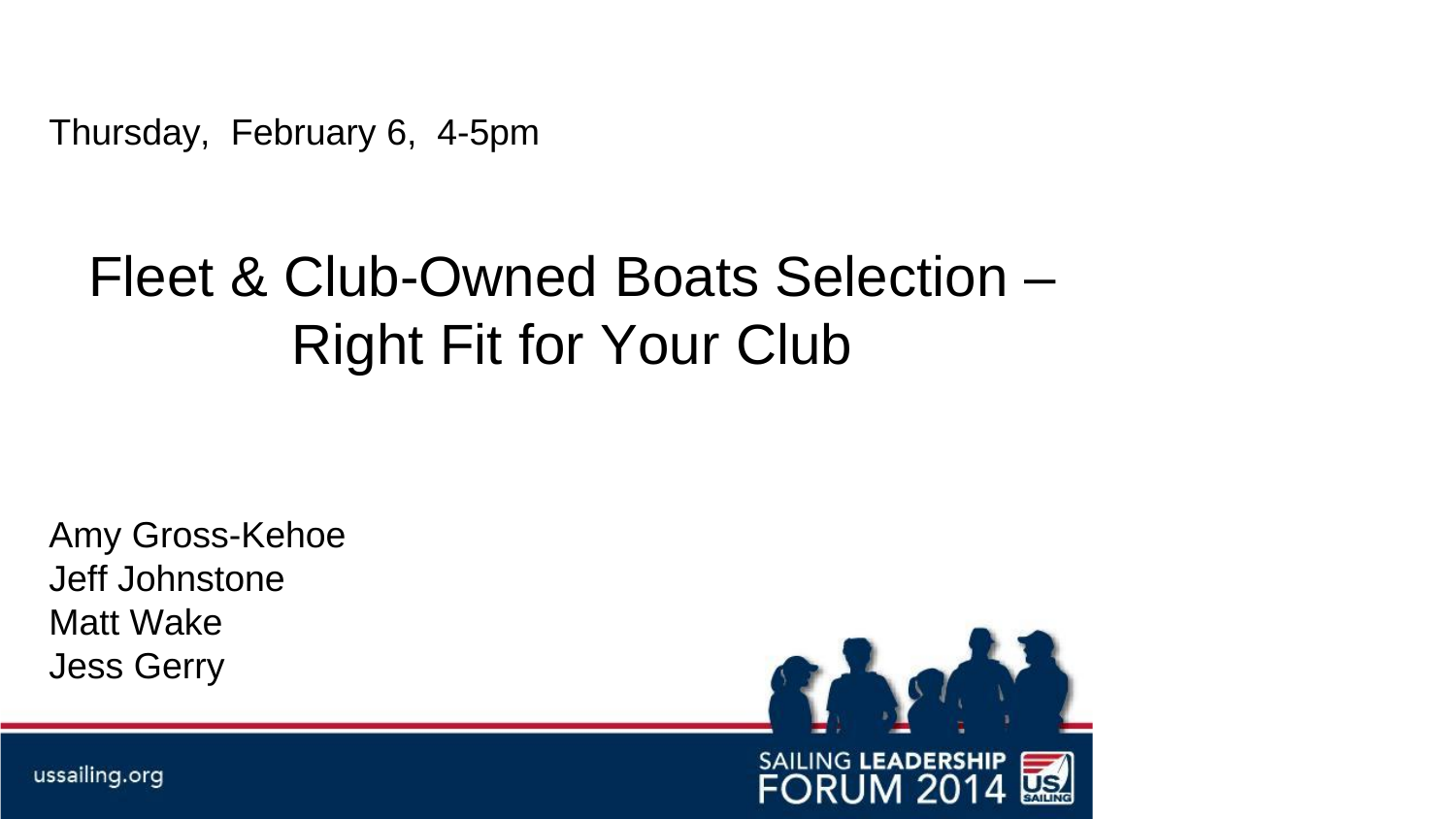## So, Your Organization Wants Boats...

Determine Goals: *(butts in boats!!)*

- Drive membership
- Activate older/existing members *(teens, women, young adults)*
- Build New Programs *(racing, training)*
- Draw New Members
- Provide Platform for Teaching/Racing/Recreation
	- o Train/Get/Create sailors
	- o Women's & Junior Program crossover
- Host Racing Events
	- o Inter/Intra club events, extend season: juniors, team race

**SAILING LEADERSHIP** 

• Reach into community - activate at-risk communities (grant \$\$\$?)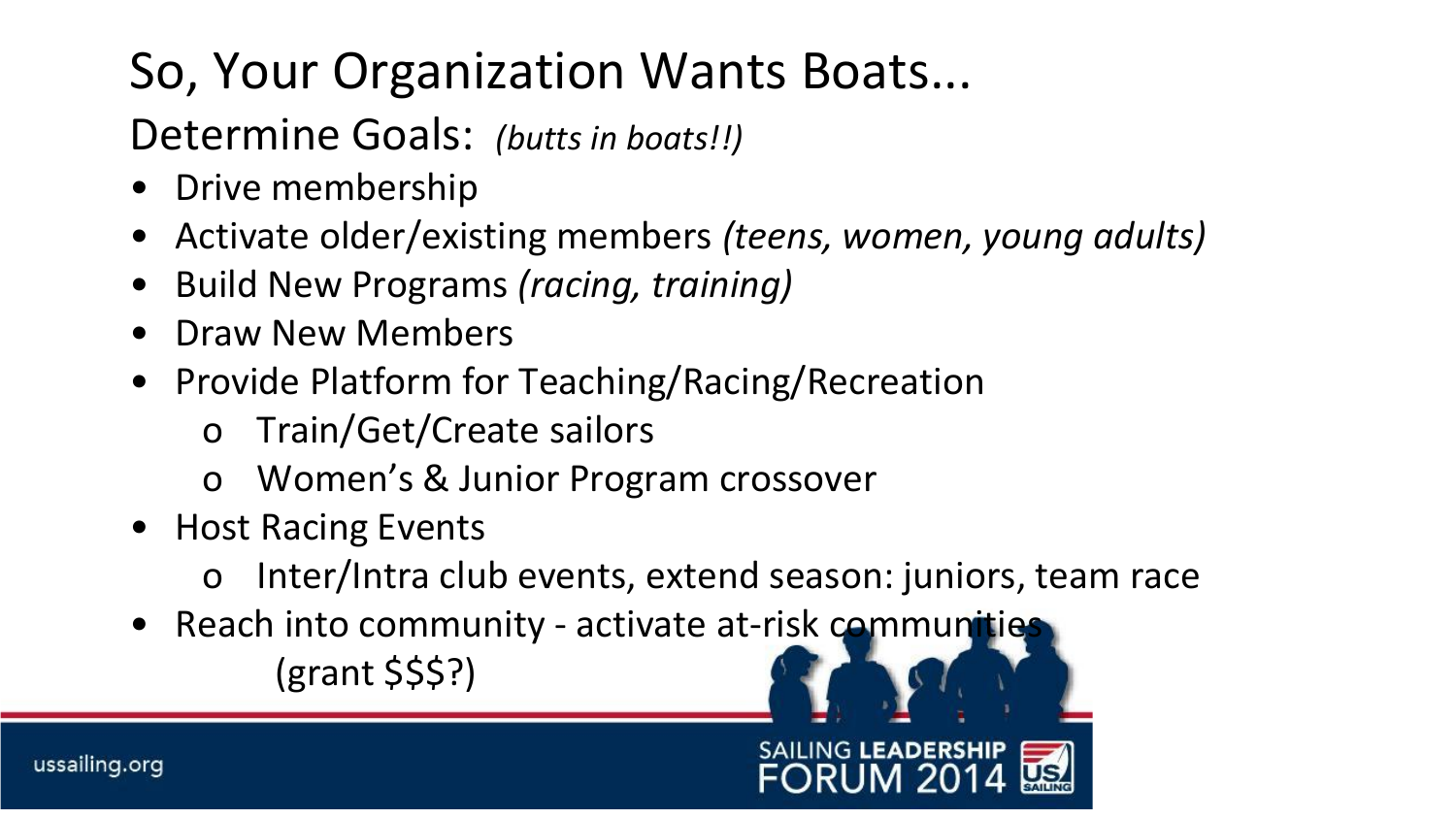#### **BOAT SELECTION CRITERIA**

| <b>Selection Criteria</b>                                  | <b>Unweighted Score</b><br>Highest Value 5<br>Lowest Value 1 |               |               | Criteria<br>Weight | <b>Weighted Score</b><br>Value x Criteria Weight |               |               |
|------------------------------------------------------------|--------------------------------------------------------------|---------------|---------------|--------------------|--------------------------------------------------|---------------|---------------|
|                                                            | <b>Boat A</b>                                                | <b>Boat B</b> | <b>Boat C</b> |                    | <b>Boat A</b>                                    | <b>Boat B</b> | <b>Boat C</b> |
| Teams of 3 men or 4 women                                  | 2                                                            | 4             | 4             | 5                  | 10                                               | 20            | 20            |
| Open Cockpit                                               | 4                                                            | з             | 5             | 5                  | 20                                               | 15            | 25            |
| "Standard" Team racing Boat                                |                                                              |               |               | 4                  |                                                  |               |               |
| Performance                                                |                                                              |               |               | 3                  |                                                  |               |               |
| Ease of Use                                                |                                                              |               |               | 5                  |                                                  |               |               |
| Responsiveness                                             |                                                              |               |               | 4                  |                                                  |               |               |
| Enjoyable to sail                                          |                                                              |               |               | 5                  |                                                  |               |               |
| Versatility (use for juniors, adults, learn to sail, race) |                                                              |               |               | 5                  |                                                  |               |               |
| Tough/Safe                                                 |                                                              |               |               | 5                  |                                                  |               |               |
| City front friendly (> 20 kts, chop)                       |                                                              |               |               | 5                  |                                                  |               |               |
| Legs in hiking                                             |                                                              |               |               | 5                  |                                                  |               |               |
| Senior Sailor Friendly (Comfort)                           |                                                              |               |               | 5                  |                                                  |               |               |
| Symmetrical kite (option/ std)                             |                                                              |               |               | 5                  |                                                  |               |               |
| Ease of Storage                                            |                                                              |               |               | 1                  |                                                  |               |               |
| Self Sufficiency (outboard powered or tow required)        |                                                              |               |               | з                  |                                                  |               |               |
| Meets ISAF for Cat 1 event                                 |                                                              |               |               | 4                  |                                                  |               |               |
| <b>Disabled Crew Accessibility</b>                         |                                                              |               |               | 2                  |                                                  |               |               |
| International Fleet (ISAF recognized)                      |                                                              |               |               | з                  |                                                  |               |               |
| Economics (price, resale value)                            |                                                              |               |               | з                  |                                                  |               |               |
| Manufacturer/Dealer Support                                |                                                              |               |               | 4                  |                                                  |               |               |
| Prestige                                                   |                                                              |               |               | 1                  |                                                  |               |               |
| <b>Total</b>                                               | 6                                                            | 7             | 9             |                    | 30                                               | 35            | 45            |

Combined criteria of St. Francis Yacht Club and Beverly Yacht Club



SAILING LEADERSHIP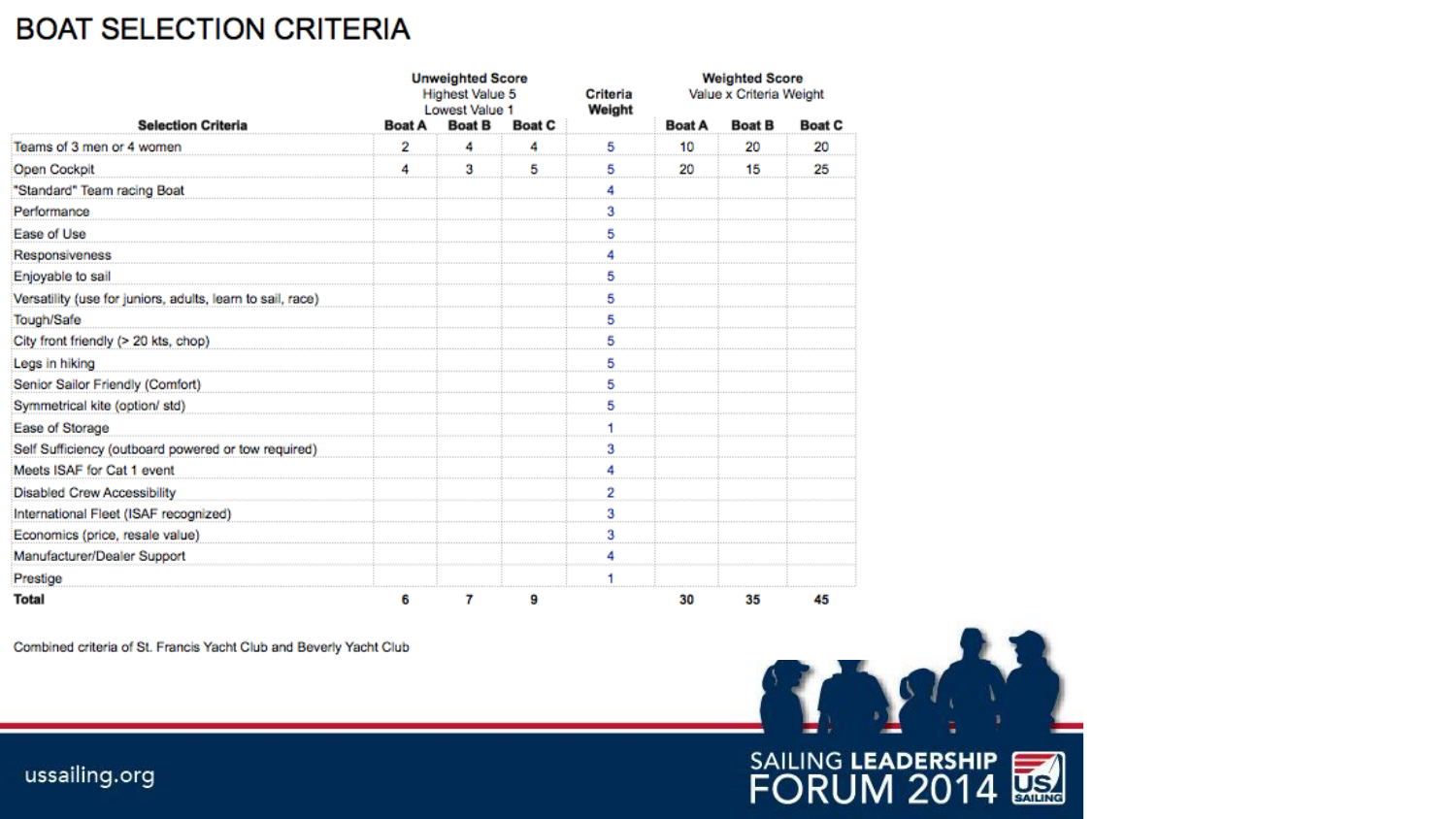## Dollars vs. Dock Space, Determine Capabilities

## **\$\$\$\$\$Dollars**

- Who will own them?
- Who must use them? how often?
- What will it cost? Purchase, Maintain
- Financing Options, Determine Budget
- Donors, Sponsors, Grants
- Revenue Options Lessons, charters, events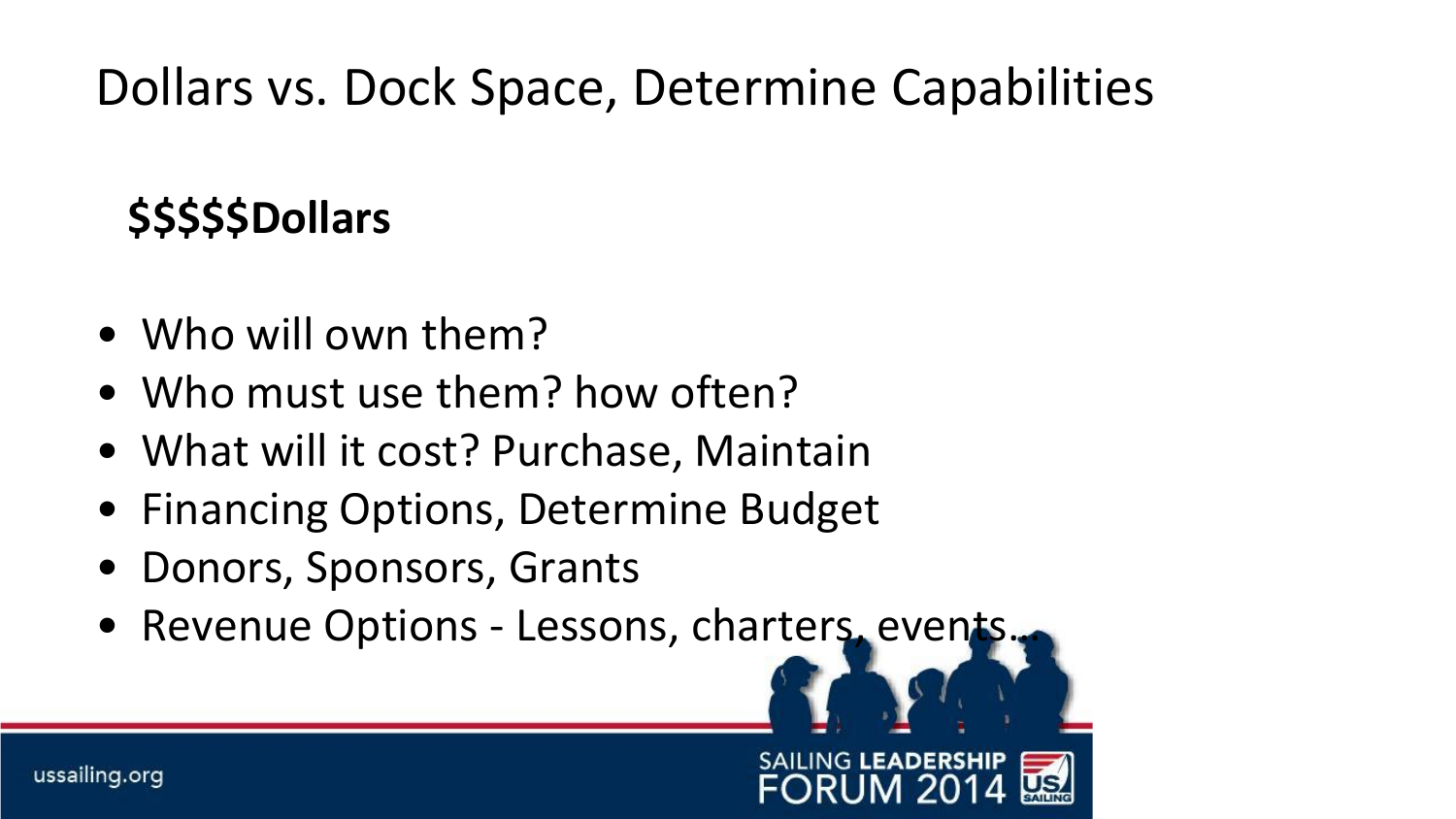## Dollars vs. Dock Space, Determine Capabilities

*(continued)*

### **Dock Space**

- Launching options/Storage space
- Maintenance capabilities/personnel
- Sources for boats
	- o New from Dealer/Builder, less maintenance, longer life
	- o Used from another org., higher maintenance costs, shorter life
- Check out, use schedule
- Shared/leased to another entity

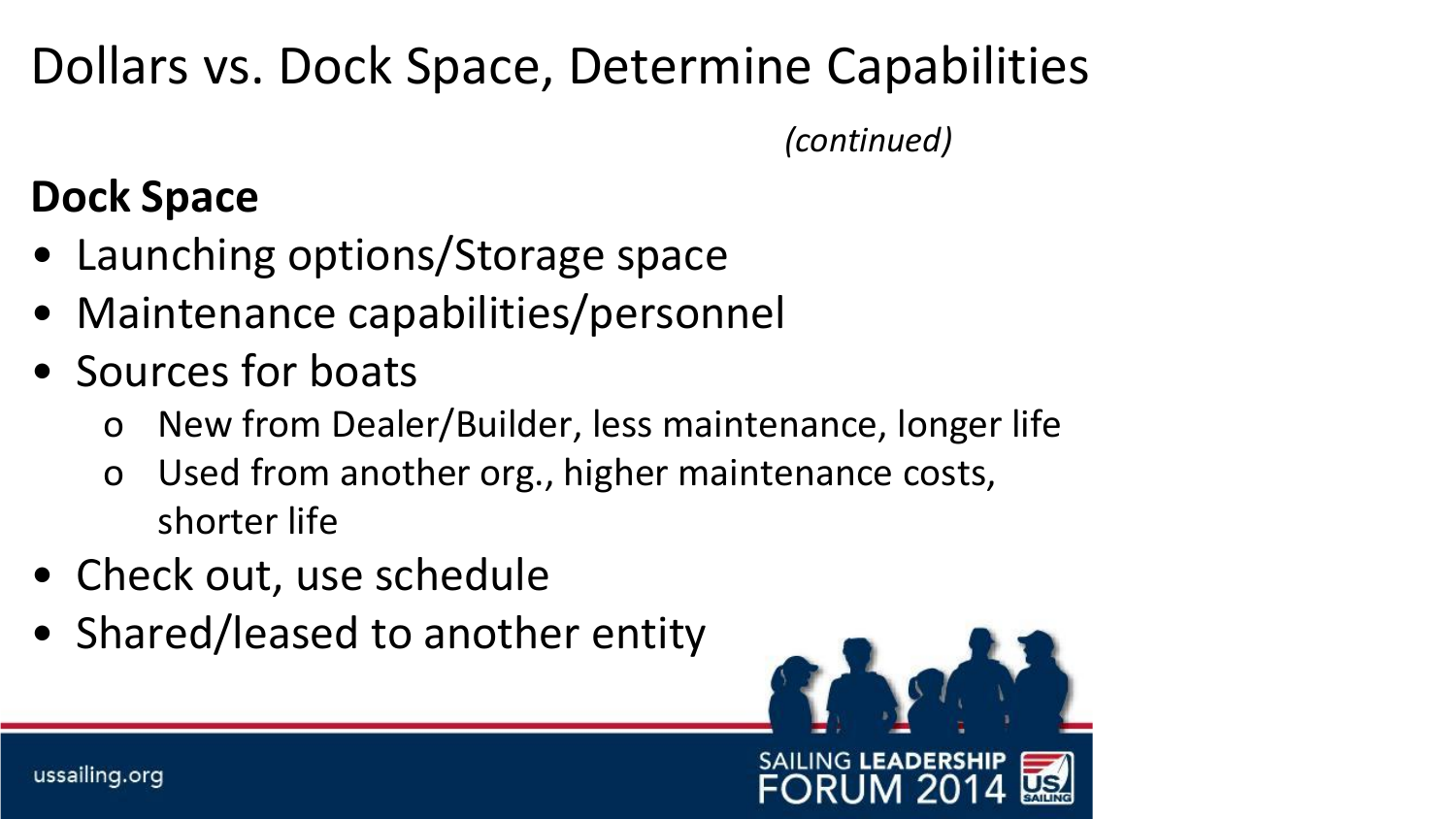## Purchase Considerations

- Number of boats *(evens & threes)*
- Financing
- Sources for boats Fleet Discounts
	- o New from Dealer/Builder
		- less maintenance, longer life, better resale
		- turn over plan (1-6 years for dinghies, 2-10 *years for keelboats)*
	- o Used from another org.
		- higher maintenance costs, shorter life
- Shared/leased to another entity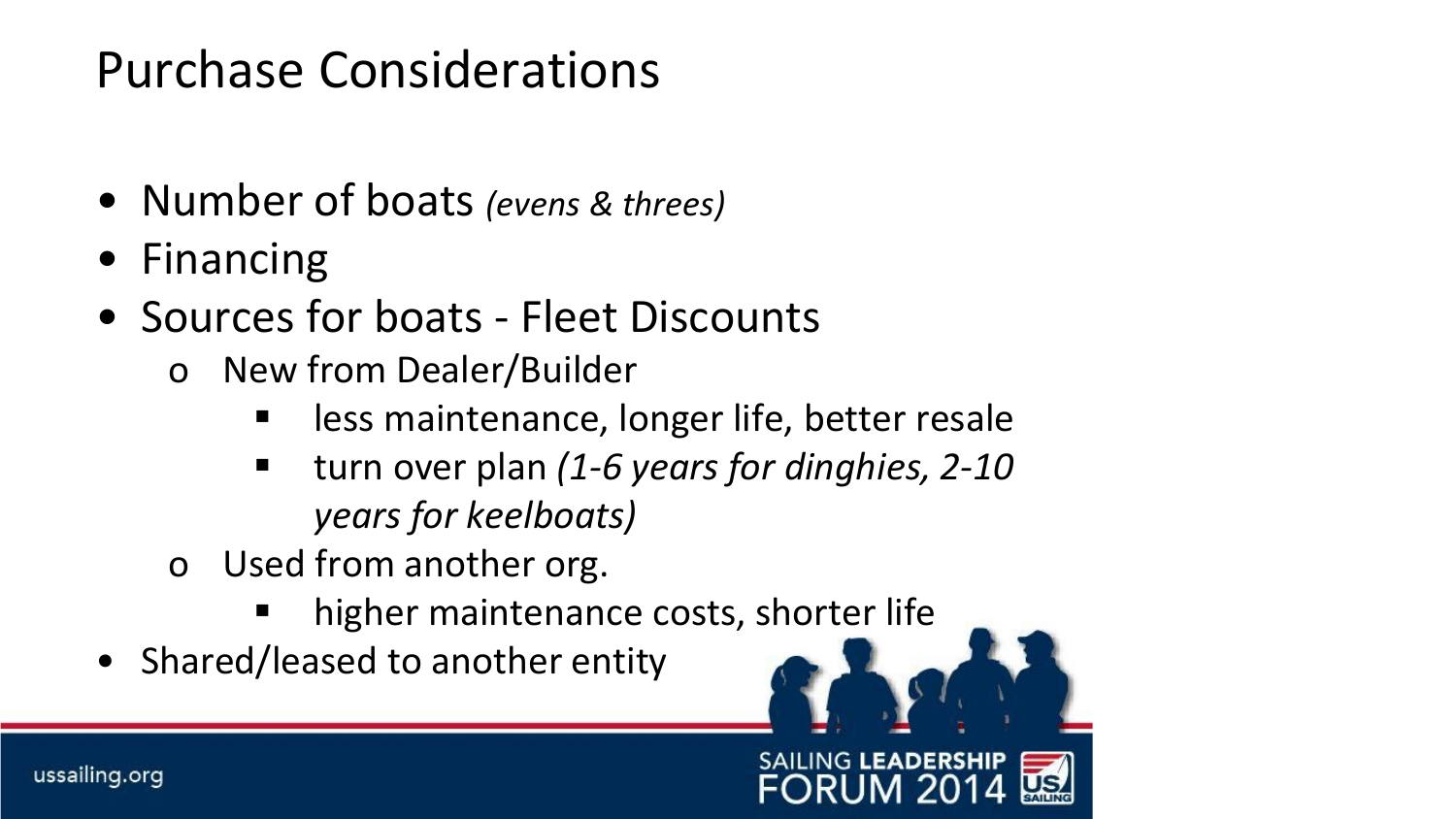## Options for Club Owned Boats:

Type of Boats Available? Area trends? Local competition?

- Launching options
- Sailplan, Deckplan options
- Youth, Adult, Disabled Sailing options
- Level of complexity, options for growth spinnakers, racing, Race Formats, # of persons to sail, etc...
- Sonar, J22, Ideal 18, Flying Scott, V15, Rhodes 19, Opti, 420, FJ, JY15, J24, J80, J70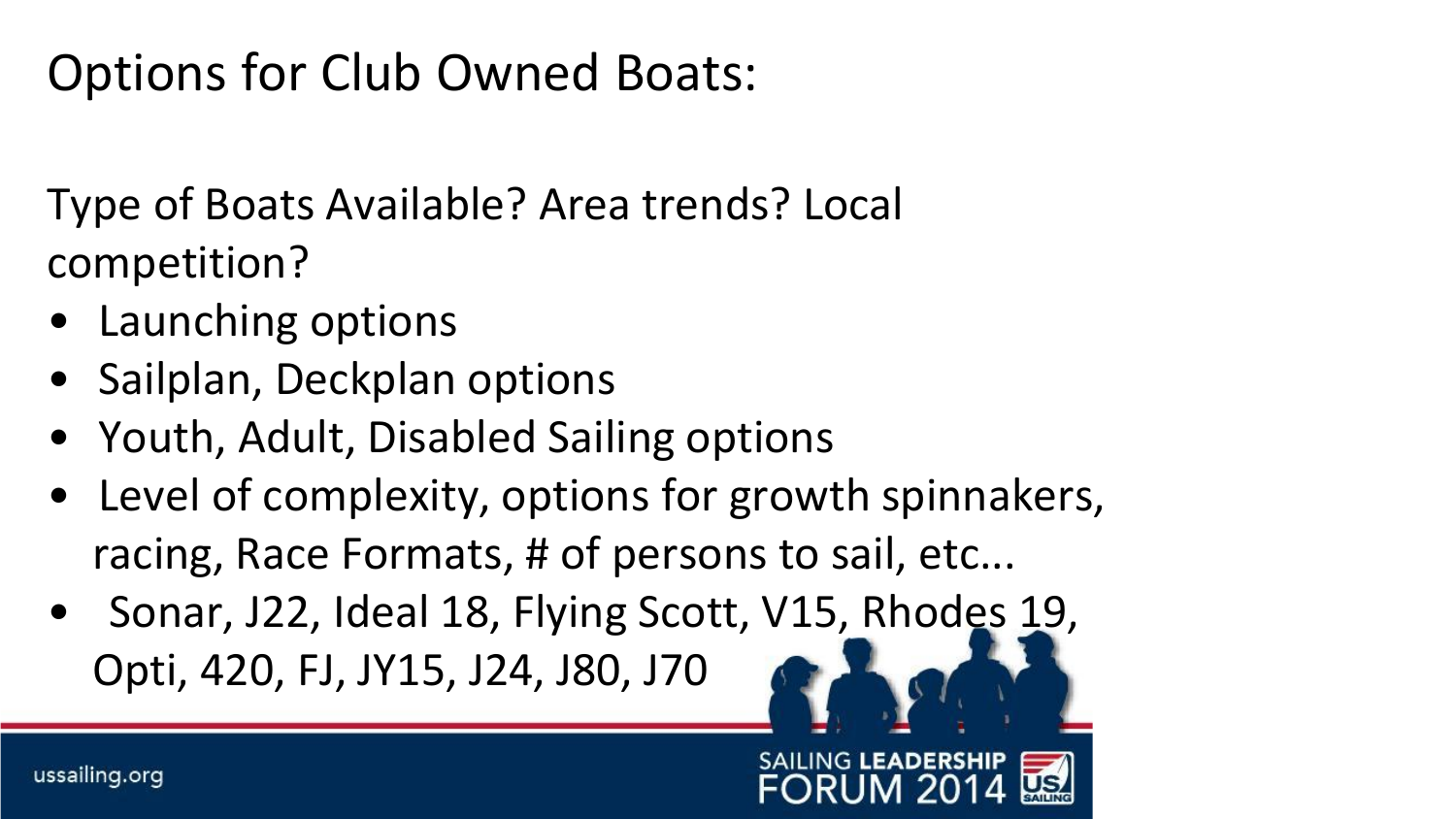## What Next? Use, Replacement,

- Use who will be knocking at your door, what do you charge?
	- o Borrowed Boat Insurance for events
- Replacement Plan
	- o Rotating fleet of dinghies
	- o Endow/fundraise
- Revenue Streams What can you do with them?

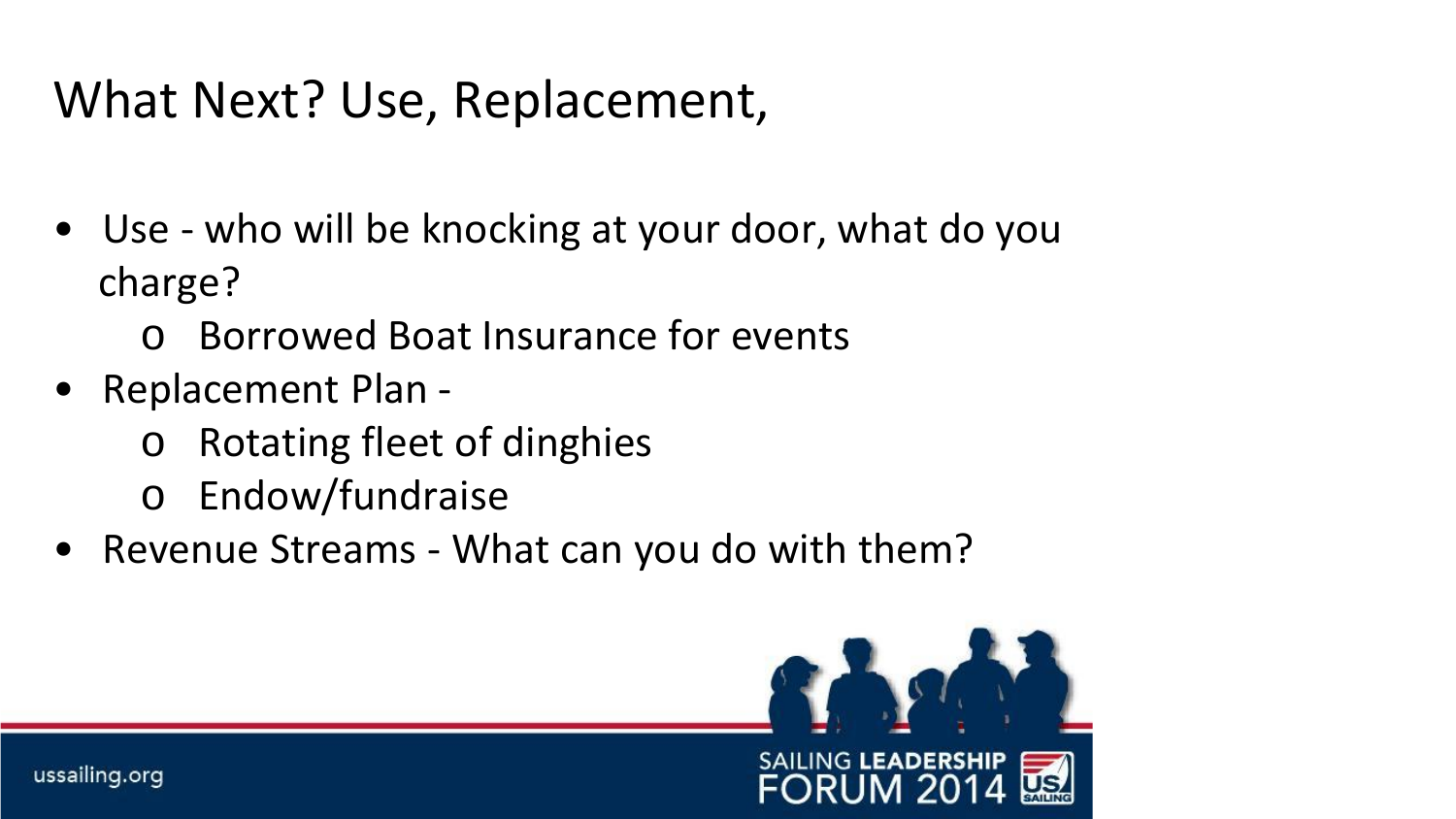## Maintenance & Surprises...

- Maintenance Costs
	- o Unforeseen Maintenance expenses
	- o Maintenance Tricks for different fleets

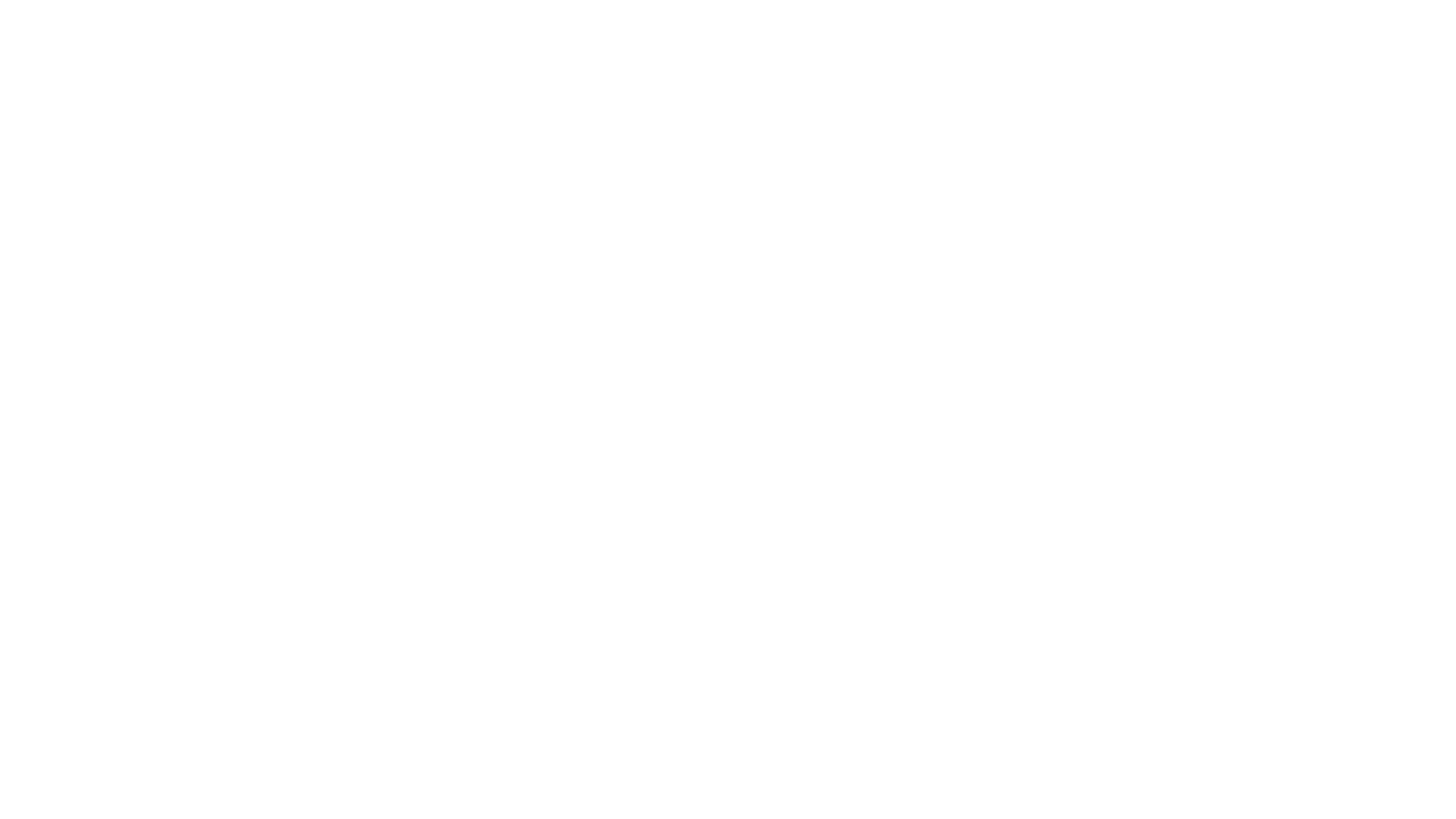#### **The Post College Crowd: Hear from THEM why they Stay Sailing**

**Saturday, February 8, 2014 1:00-2:00 PM**

**Moderator: Amy Gross-Kehoe**

**Panel: Joel Hanneman, Lauren Maxam, Austin Dias, others??**

I'm also looking for some non-sailors who might not sail, but be interested in sailing...



**SAILING LEADERSHI** F ١R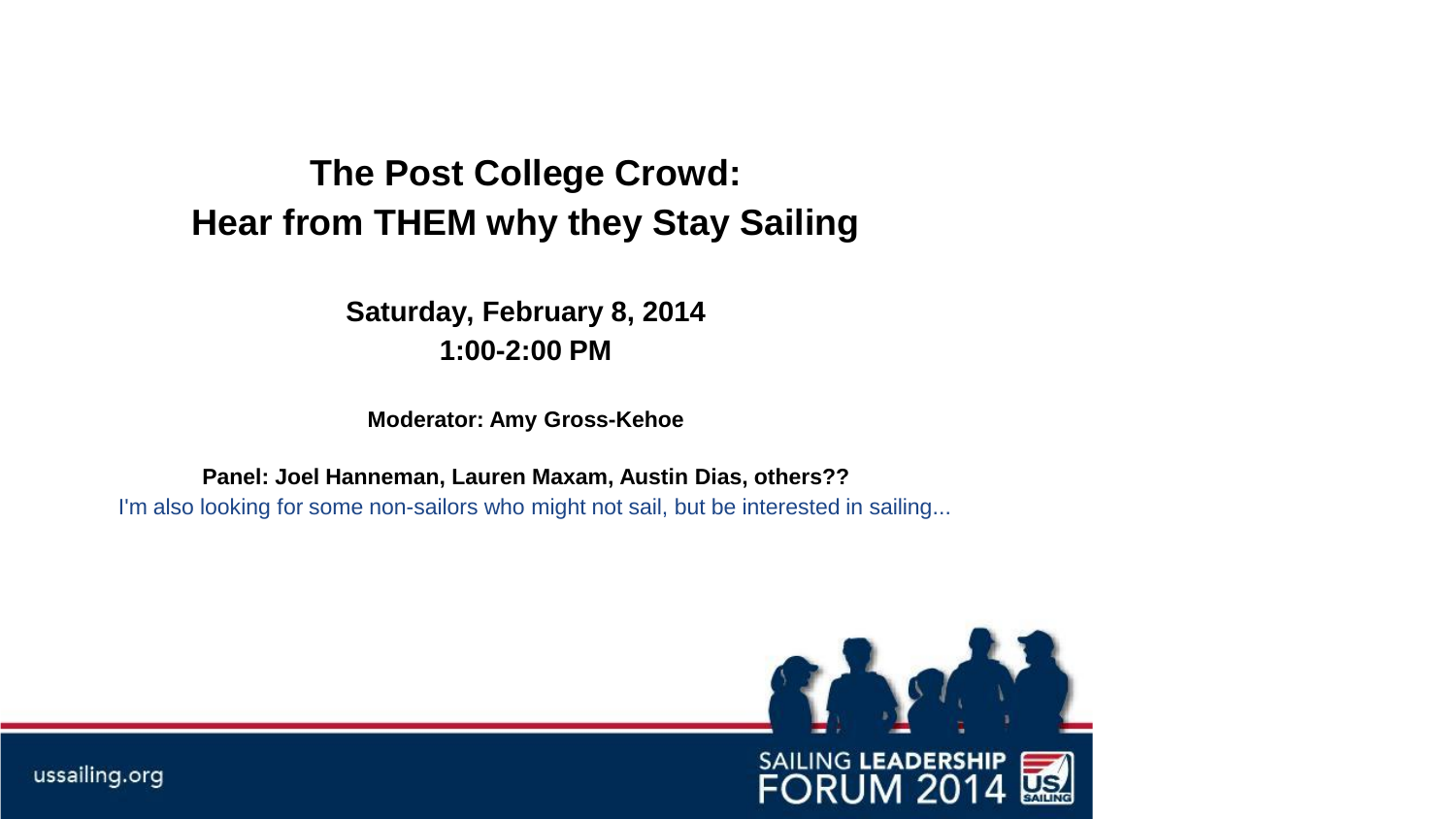